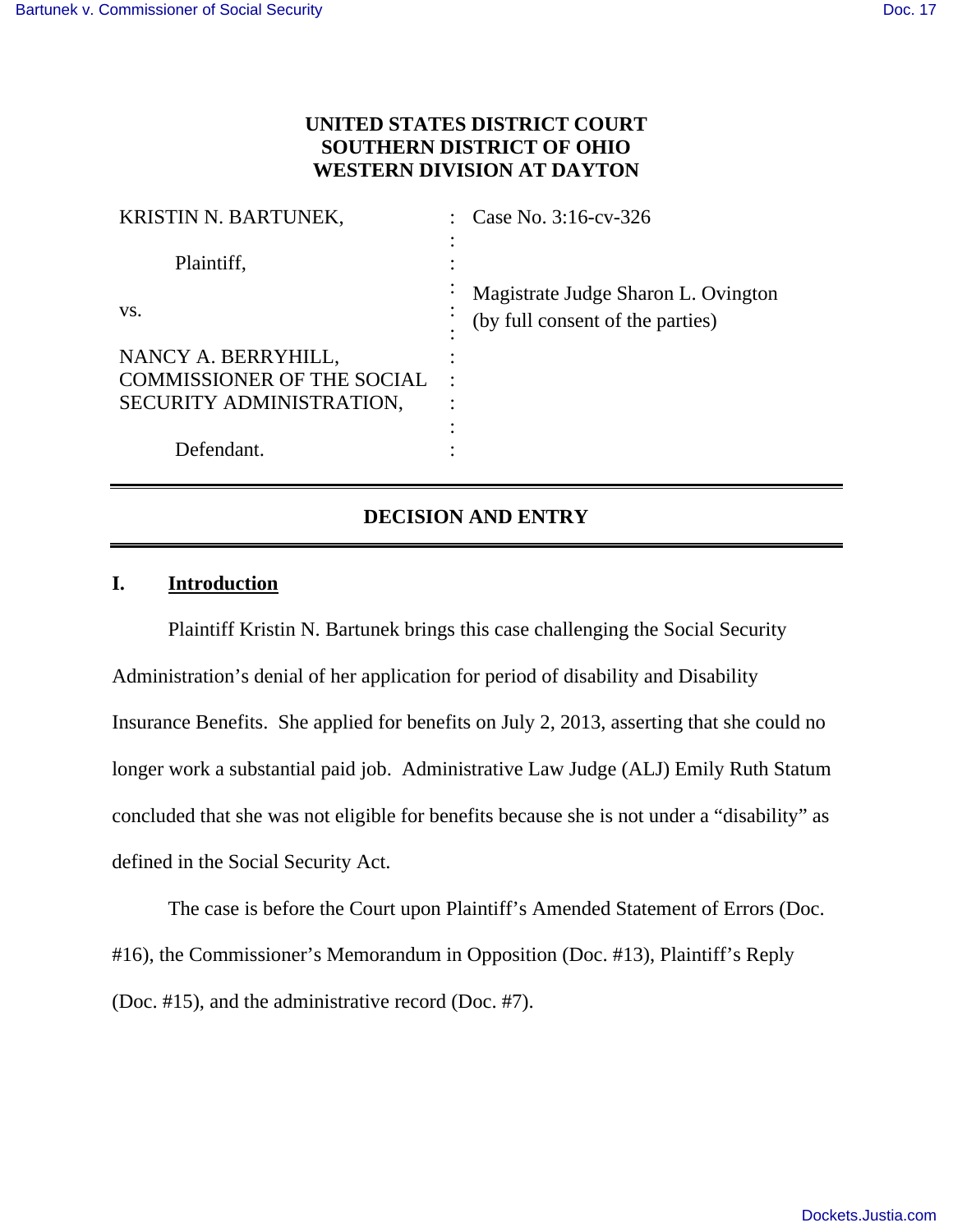Plaintiff seeks a remand of this case for payment of benefits or, at a minimum, for further proceedings. The Commissioner asks the Court to affirm ALJ Statum's nondisability decision.

#### **II. Background**

Plaintiff asserts that she has been under a "disability" since December 29, 2012.

She was thirty-five years old at that time and was therefore considered a "younger

person" under Social Security Regulations. *See* 20 C.F.R. § 404.1563(c). She has a high

school education. *See id.* § 404.1564(b)(4).

### **A. Plaintiff's Testimony**

Plaintiff testified at the hearing before ALJ Statum that she cannot work because

of severe pain:

I have nerve pain in my leg -- left leg and both arms. It's a shooting, stabbing, sharp pain. I also have pain in my lower - - mid to lower spine that's very sharp pain. My left foot, a lot of the times it feels like the bones are broken when I try to walk on it, and my left thigh gets real bad, sharp pains like someone's stabbing a knife in and pulling down. … My hip, every time I try to take off my pants or go to the bathroom or go to sit down or roll over in bed, it's a very sharp pain. I also get the pain in my left butt cheek and my whole left leg is numb. It doesn't have full feeling in it. My left arm has now gotten a lot of muscle weakness as well and I have a difficult time holding things in my left arm. When I'm driving, I have bad joint pain in both hands and nerve pain in my wrists and fingers, so I switch off hands because holding onto the wheel for too long hurts, so I have to switch hands when I'm driving.

(Doc. #7, *PageID* #s 806-07).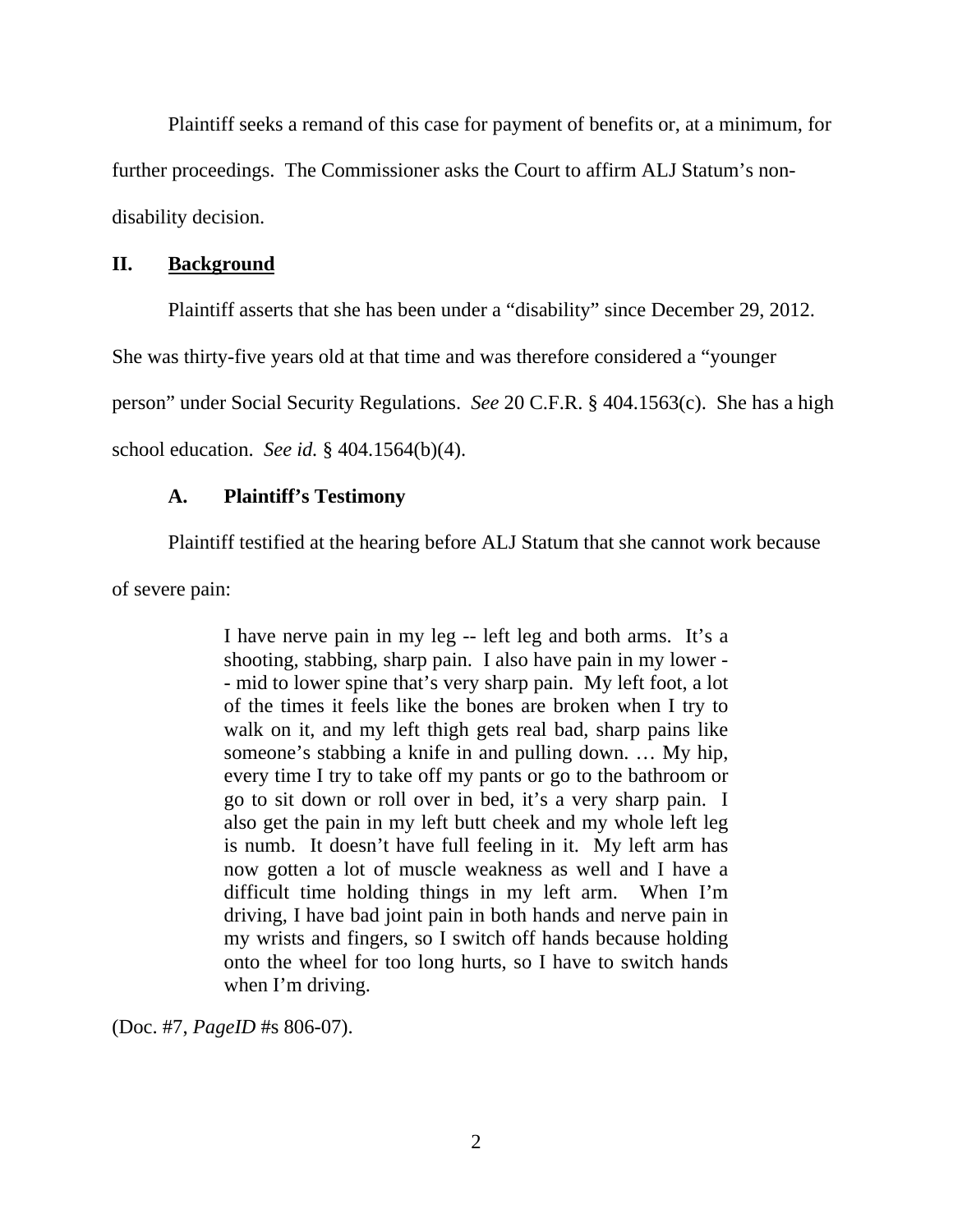On a scale from one to ten, Plaintiff stated that her lower back pain is "[a]bout a seven" on a daily basis and her left leg pain is eight. *Id.* at 808-09. She experiences the greatest pain relief when she is lying down and thus, spends a lot of time lying down. *Id.* at 810. Her pain is worst in the morning and at night. *Id.* at 811.

In 2012 or 2013, Plaintiff participated in a spinal cord simulator trial and it made her back pain worse. *Id*. "The next move they want to do is implant a pain pump." *Id.* at 812. At the time of the hearing, Plaintiff was taking medication for pain. *Id*. Her treating pain specialist, Dr. Dannini, prescribes Percocet, amitriptyline, and Flexeril. *Id*. Dr. Rudd prescribes Cymbalta. *Id*. She experiences significant side effects: "Cymbalta, I have dizziness a lot when I stand and I'm also extremely tired constantly…. Flexeril … also makes me really tired and the Percocet keeps me awake and also gives me … a little bit of nausea, and then the [amitriptyline], it puts me to sleep." *Id.* at 813. Plaintiff's medication "take[s] the edge off" but does not take all of her symptoms away. *Id.* at 821.

Plaintiff has very restless sleep because she is constantly moving and, "[e]very time I move in bed, my hip hurts really bad, and my feet … get very, very cold, like they're in an ice box, and so that kind of keeps me awake, and then the pain in my toes and in my leg …." *Id.* at 811.

The problems in her hands started almost one year before the hearing. *Id.* at 809. She has constant numbness in her hands and left arm, constant pain in her knuckles, and intermittent nerve pain. *Id.* at 817. As a result, she has "difficulties holding anything for too long of a period, especially smaller things like pens and even [helping my son] get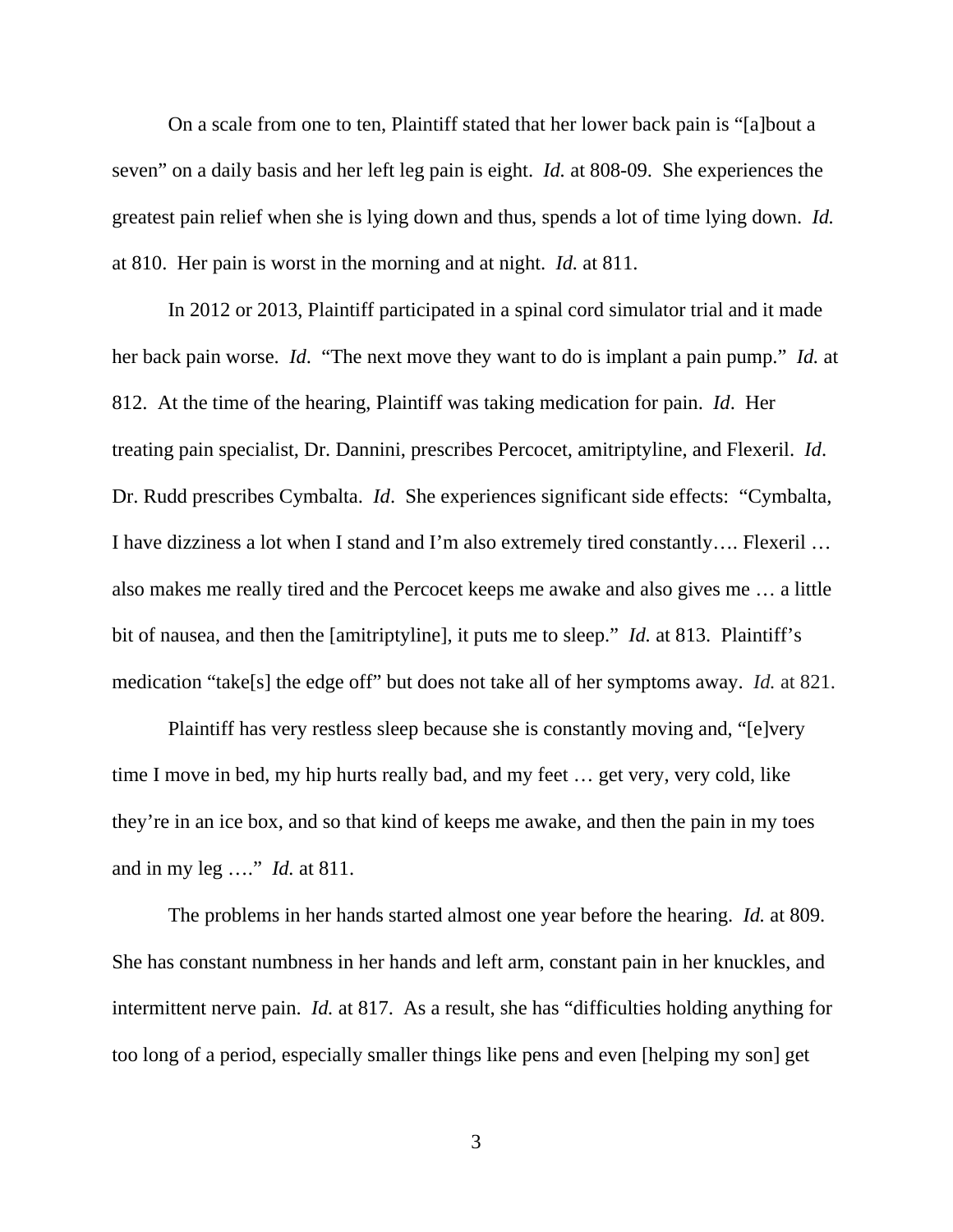dressed sometimes can be a hassle." *Id.* at 809. The heaviest thing she can lift is a pot. *Id.* at 817.

Plaintiff's leg pain improved after surgeries in 2009. *Id.* at 814. But, in 2011, she was involved in a car accident, and the pain "came back in full force." *Id.* at 814-15. After the accident, she was off work for six months because of the back problems and because she was pregnant. *Id.* at 816. She then attempted to work for a couple months but had to stop because her back pain was so bad. *Id*. At the time, Plaintiff worked as a registered nurse. *Id.* at 805.

Plaintiff lives with her husband and three-year-old son. *Id.* at 804. She has a driver's license and is able to drive. Her mom helps her take care of her son on days that he is not in school. *Id.* at 809. "I'm either at her house or she's at my house." *Id.* at 810. Her mom cooks for him, picks him up, puts him in the car seat, and anything else that requires lifting. *Id*. When Plaintiff is unable to get up and do anything, her mom takes complete care of him. *Id*.

Plaintiff described her daily activities:

[I]t depends on the days that I have my son in school. I wake up -- well, he wakes up and comes in my bed and I put the TV on for him until I can physically feel well enough to get out of bed, which is about an hour after he comes in, and then we go downstairs and I make him oatmeal or cereal for breakfast and then we lay down on his little couch and watch his cartoons while he eats his breakfast, and then I get his clothes for him and he now can put them on himself, so he puts on his clothes. I help him with his shoes and then I take him to school and then I generally come home and lay in the recliner or in my bed and watch TV or that's pretty much it, watch TV. And then on the days that I do have him and he's not in school, it's the same morning routine and I will either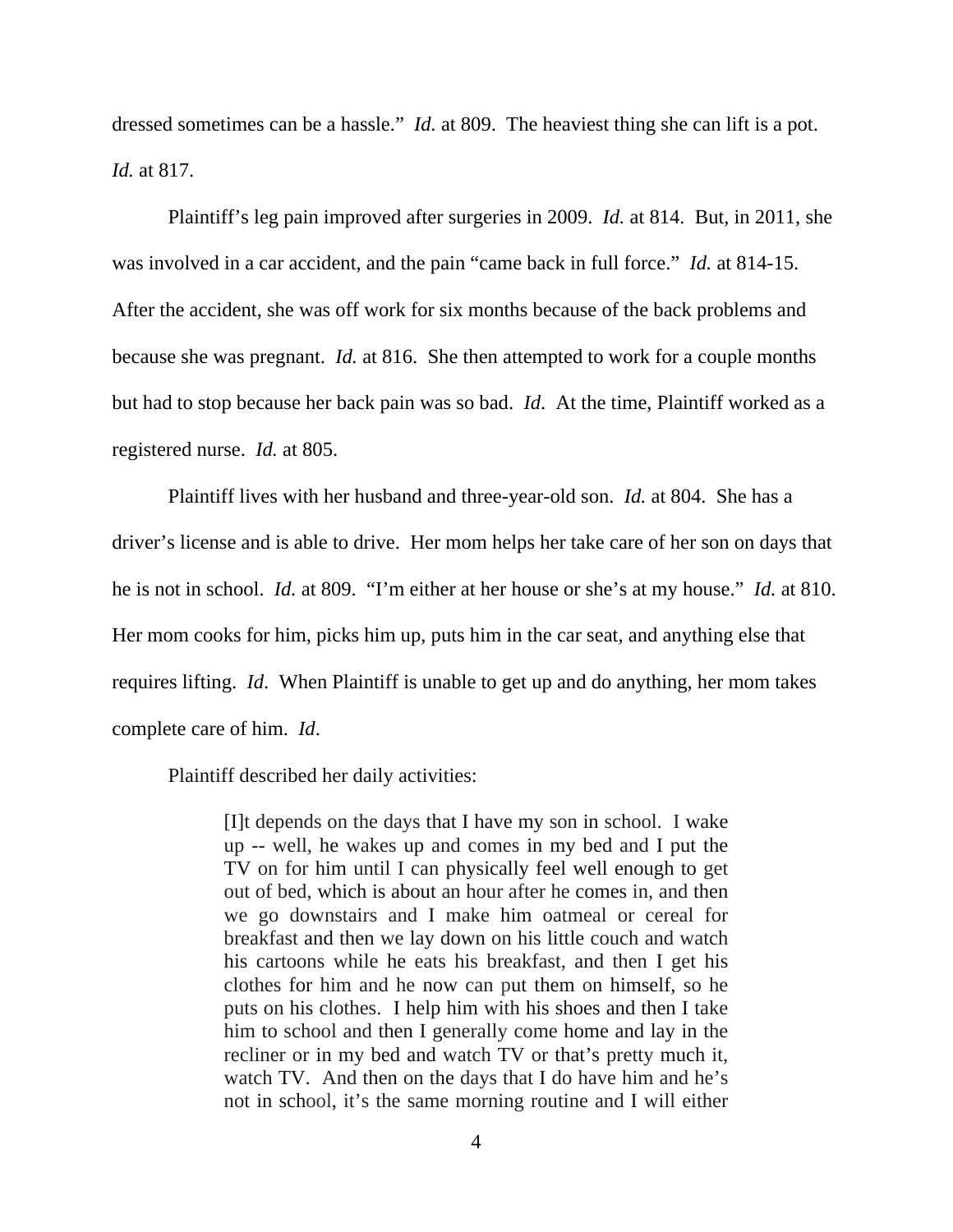take him down to my parents' house or my mom will come up around 9:30 or 10:00 in the morning to help me with him, and she will usually take him outside and we have a swing set out back for him and they'll play and I'll just watch. And I take naps generally.

*Id.* at 819-20. Her mom stays until around 6:30 p.m., when her husband gets home.

*Id.* at 820. When Plaintiff does not have her son, she sleeps during the day—usually from whenever she falls asleep in the morning until five o'clock. *Id.* at 815.

Plaintiff is unable to cook meals that require standing for over ten minutes. *Id.* at 815. Her husband usually cooks and does most of the grocery shopping. *Id.* at 815-17. Plaintiff is not able to clean or do laundry. *Id.* at 820-21. Generally, her mom or her husband's mom do both. *Id*. Plaintiff has a computer she uses for email and Facebook. *Id.* at 821. She has to use a toilet chair because of the severe pain in her back. *Id.* at 815. And, because Plaintiff is unable to lift her son into his car seat, she puts a stool in the car so he can climb into the car and then into the car seat. *Id.* at 817.

Plaintiff estimated that she can sit for ten to fifteen minutes before she has to stand up because of pain. *Id.* at 808. She can stand in one place for five to ten minutes before she has to sit down. *Id.* But, she usually has to put her weight on her right side and she sometimes leans up against something. *Id*. She can walk for fifteen to thirty minutes. *Id*.

#### **B. Medical Opinions**

#### **i. Richard Donnini, D.O.**

Plaintiff's treating pain specialist, Dr. Donnini completed a functional capacity evaluation on September 22, 2014. *Id.* at 1484-90. He began treating Plaintiff on February 11, 2014 and sees her monthly. *Id.* at 1484. He diagnosed postlaminectomy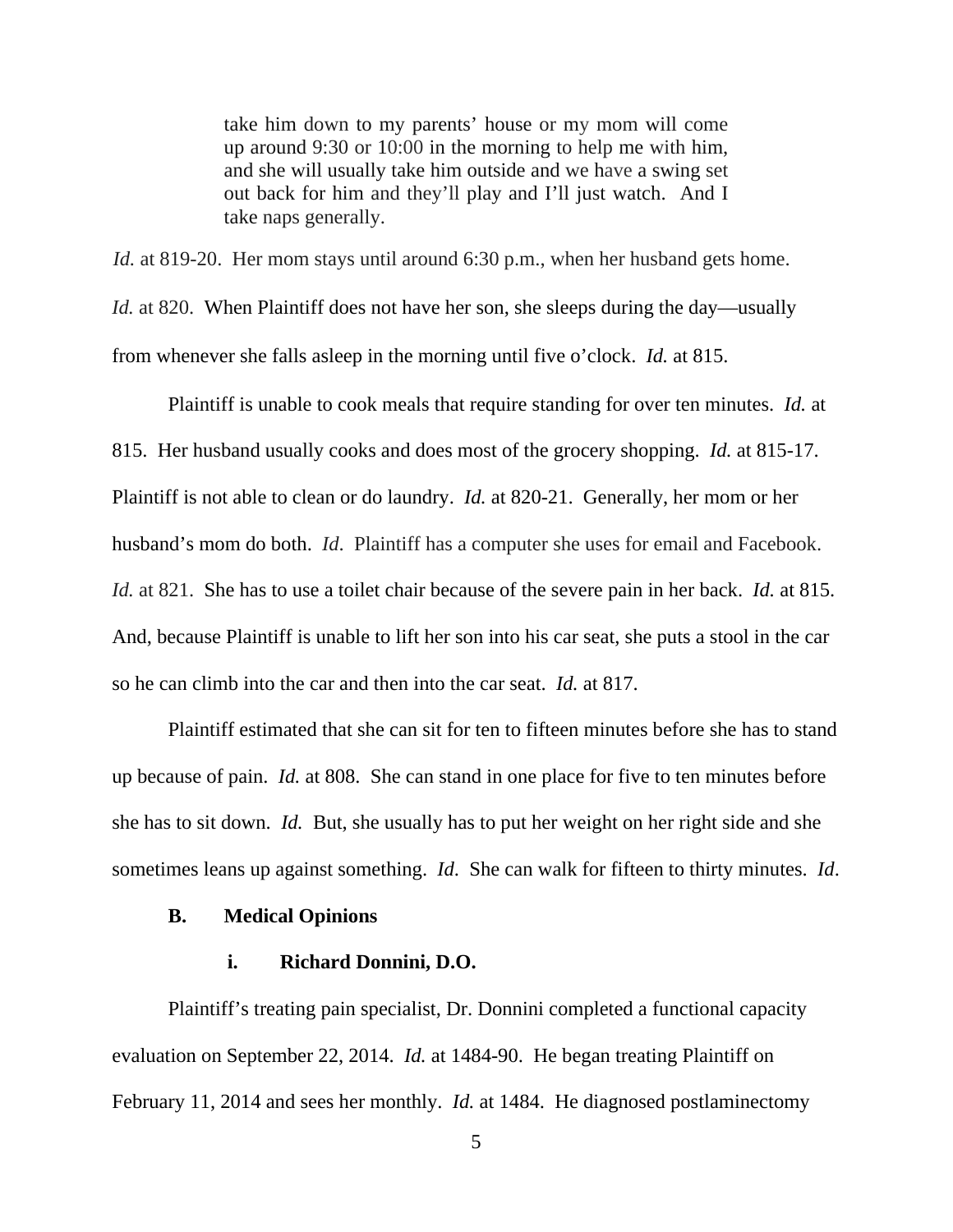syndrome, lumbar region; lumbosacral neuritis, not otherwise specified; and other chronic pain. *Id*. He indicated that Plaintiff's symptoms include low back pain with numbness and tingling in her left hip, thigh, lower leg, and foot. *Id*. She also exhibits a significantly reduced range of motion, positive straight leg raise, and tenderness. *Id.* at 1485. Dr. Donnini opined Plaintiff's condition and symptoms are severe and would frequently interfere with her attention and concentration. *Id.* at 1486. She is prescribed Cymbalta, amitriptyline, and Percocet, and her side effects include sedation and reduced mental and physical alertness/function. *Id.*

 Dr. Donnini further opined Plaintiff could sit for twenty minutes at one time for a total of about four hours; stand for ten minutes at one time for a total of about four hours; and walk for thirty minutes at one time for a total of less than two hours. *Id.* at 1487. Plaintiff could not "get through an 8-hour day (with normal breaks) on a sustained basis without lying down during the working day[.]" *Id.* at 1488. She can occasionally lift, carry, push, and pull less than ten pounds. *Id*. She can occasionally reach and rarely bend, squat, crawl, climb, stoop, crouch, or kneel. *Id.* at 1489. She cannot tolerate exposure to unprotected heights or being around moving machinery. *Id*. She can occasionally tolerate driving automotive equipment and exposure to marked temperature changes, dust, fumes, gases, and noise. *Id.* at 1489-90. Plaintiff's conditions, impairments, or treatment would cause her to be absent from work three or more times per month. *Id.* at 1490.

Dr. Donnini also added a summary of his disability evaluation in his treatment notes: "Stated to a degree of medical certainty, and based upon her physical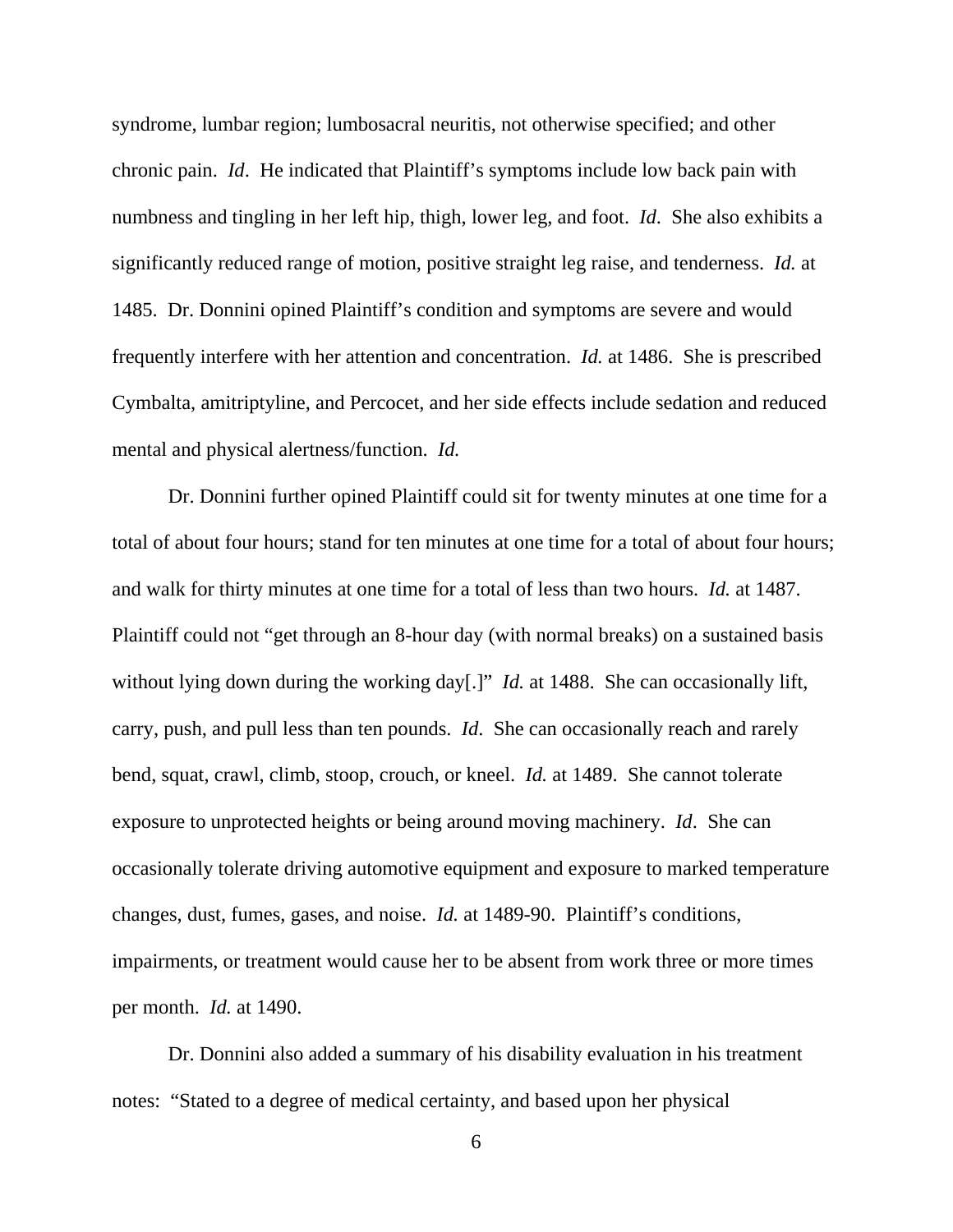examination[,] review of records[,] and her history, she is not capable of sustained remunerative employment. I believe that she could probably work intermittently but could not sustain an eight hour day five day week regimen without missing excessive days of work and having difficulty completing a full day of work on a regular basis." *Id.* at 1482-83.

#### **ii. Amol Soin, M.D.**

Dr. Soin, a pain specialist, only treated Plaintiff twice, December 20, 2013 and January 7, 2014. *Id.* at 1290, 1286. Dr. Soin did not complete a specific assessment but did provide his opinion in his treatment notes. He diagnosed thoracic/lumbrosacral neuritis/radiculitis; postlaminectomy syndrome lumbar region; and lumbosacral spondylosis without myelopathy. *Id.* at 1292. His physical exam of Plaintiff's lower lumbar spine revealed pain to palpation. *Id.* Further, "Facet loading was carried out whereby pressure was placed on the paravertebral segments in the lower lumbar spine while the patient twisted and it elicited pain. Finger to floor flexion with the knee extended was less than 90 degrees and limited by pain and stiffness, extension to 30 degrees [and lateral bending to 25 degrees] was limited due to pain …." *Id.* And, Plaintiff's straight leg raise was positive and elicited ipsilateral pain in the lower lumbar spine. *Id.* He noted an EMG revealed chronic left L5 radiculopathy, and she had symptoms of radiculopathy with pain traveling down her leg during his exam. *Id.*.

Dr. Soin opined, Plaintiff "suffers from chronic pain that is causing psychological[,] social, and physical impairment. [Plaintiff] has failed conservative care including OTC medications, NSAIDS, home therapy, home exercise, lifestyle changes,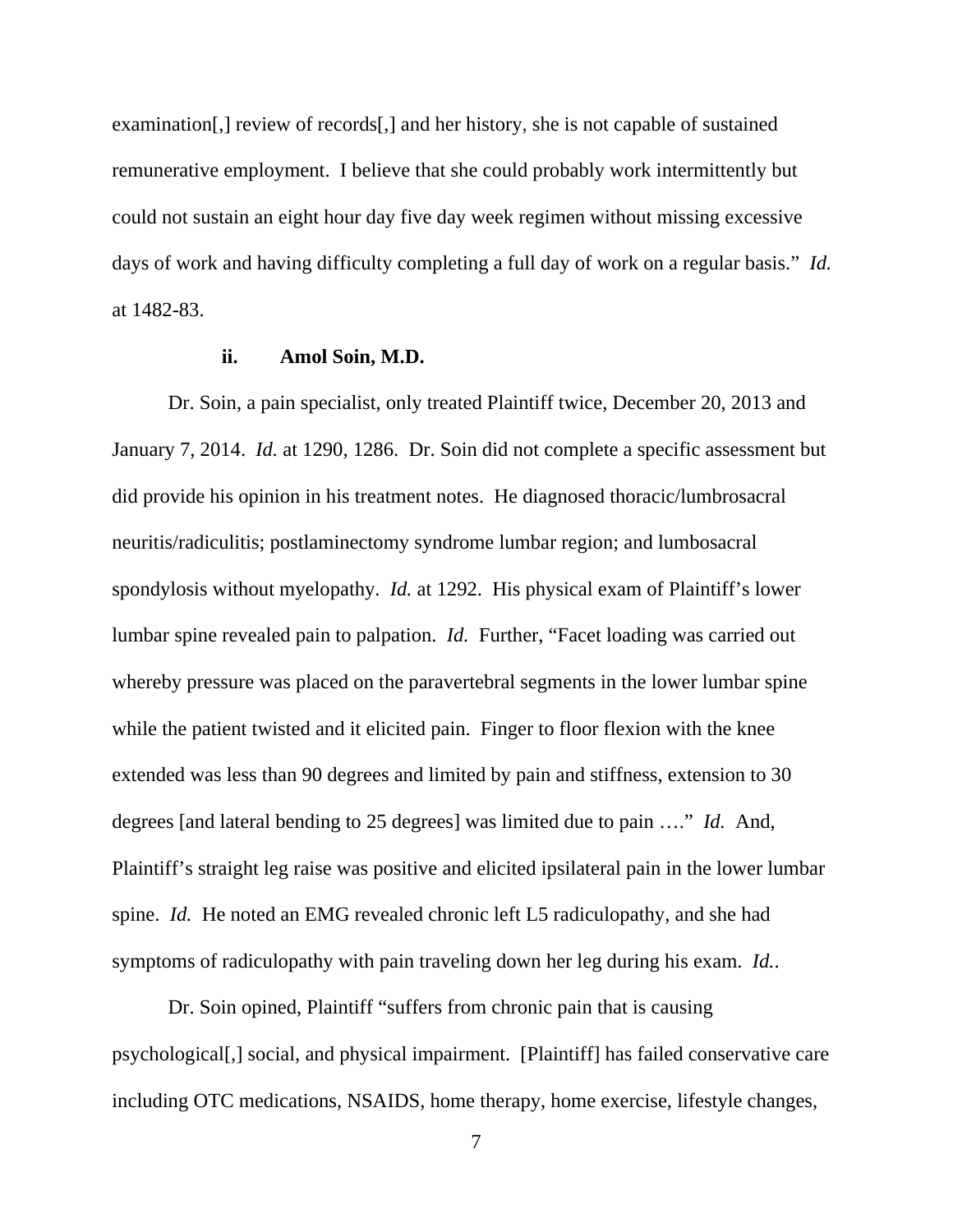… and treatment by other [practitioners]. Radiological findings and History and Physical [are] consistent with the listed diagnosis and confirm the pathology which requires intervention. [Plaintiff] has filled out a pain diary to assess the perceived functional improvement and VAS pain scores through the intervention phase." *Id.* at 1293. He found, "This pain we are treating is suggestive of radiculopathy as documented by axial location with radiculopathy and documented suspicion [of] nerve root irritation causing the radiculopathy." *Id.*

#### **III. Standard of Review**

The Social Security Administration provides Disability Insurance Benefits to individuals who are under a "disability," among other eligibility requirements. *Bowen v. City of New York,* 476 U.S. 467, 470 (1986); *see* 42 U.S.C. § 423(a)(1). The term "disability"—as defined by the Social Security Act—has specialized meaning of limited scope. It encompasses "any medically determinable physical or mental impairment" that precludes an applicant from performing a significant paid job—i.e., "substantial gainful activity," in Social Security lexicon. 42 U.S.C. § 423(d)(1)(A); *see Bowen,* 476 U.S. at 469-70.

Judicial review of an ALJ's non-disability decision proceeds along two lines: "whether the ALJ applied the correct legal standards and whether the findings of the ALJ are supported by substantial evidence." *Blakley v. Comm'r of Soc. Sec.*, 581 F.3d 399, 406 (6th Cir. 2009); *see Bowen v. Comm'r of Soc. Sec*., 478 F.3d 742, 745-46 (6th Cir. 2007). Review for substantial evidence is not driven by whether the Court agrees or disagrees with the ALJ's factual findings or by whether the administrative record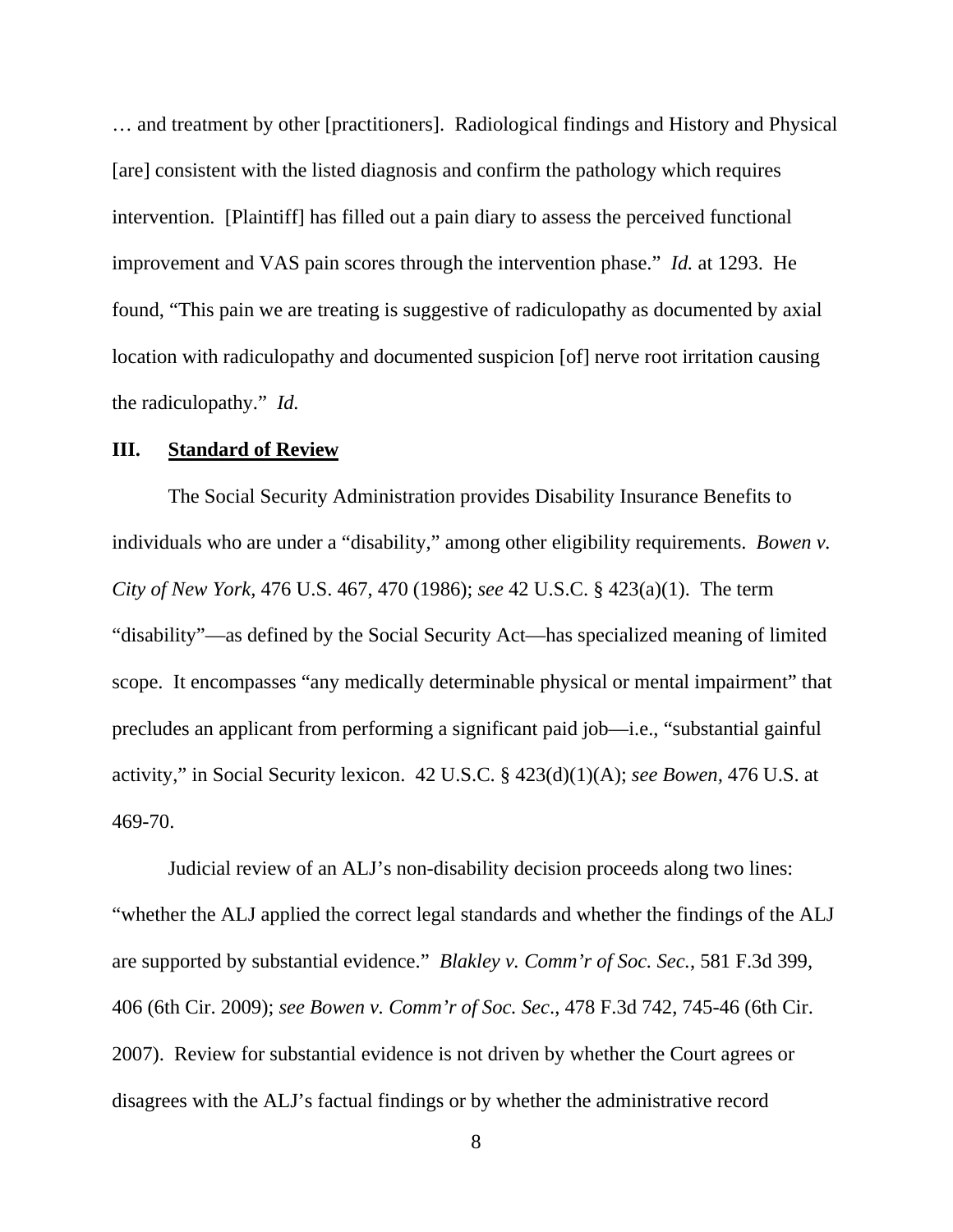contains evidence contrary to those factual findings. *Gentry v. Comm'r of Soc. Sec.*, 741 F.3d 708, 722 (6th Cir. 2014); *Rogers v. Comm'r of Soc. Sec.*, 486 F.3d 234, 241 (6th Cir. 2007). Instead, the ALJ's factual findings are upheld if the substantial-evidence standard is met—that is, "if a 'reasonable mind might accept the relevant evidence as adequate to support a conclusion.'" *Blakley*, 581 F.3d at 407 (quoting *Warner v. Comm'r of Soc. Sec.*, 375 F.3d 387, 390 (6th Cir. 2004)). Substantial evidence consists of "more than a scintilla of evidence but less than a preponderance …." *Rogers*, 486 F.3d at 241 (citations and internal quotation marks omitted); *see Gentry*, 741 F.3d at 722.

The other line of judicial inquiry—reviewing the correctness of the ALJ's legal criteria—may result in reversal even when the record contains substantial evidence supporting the ALJ's factual findings. *Rabbers v. Comm'r of Soc. Sec.*, 582 F.3d 647, 651 (6th Cir. 2009); *see Bowen*, 478 F.3d at 746. "[E]ven if supported by substantial evidence, 'a decision of the Commissioner will not be upheld where the SSA fails to follow its own regulations and where that error prejudices a claimant on the merits or deprives the claimant of a substantial right.'" *Rabbers*, 582 F.3d at 651 (quoting in part *Bowen*, 478 F.3d at 746, and citing *Wilson v. Comm'r of Soc. Sec.*, 378 F.3d 541, 546-47 (6th Cir. 2004)).

## **IV. The ALJ's Decision**

 As noted previously, it fell to ALJ Statum to evaluate the evidence connected to Plaintiff's application for benefits. She did so by considering each of the five sequential steps set forth in the Social Security Regulations. *See* 20 C.F.R. § 404.1520. She reached the following main conclusions: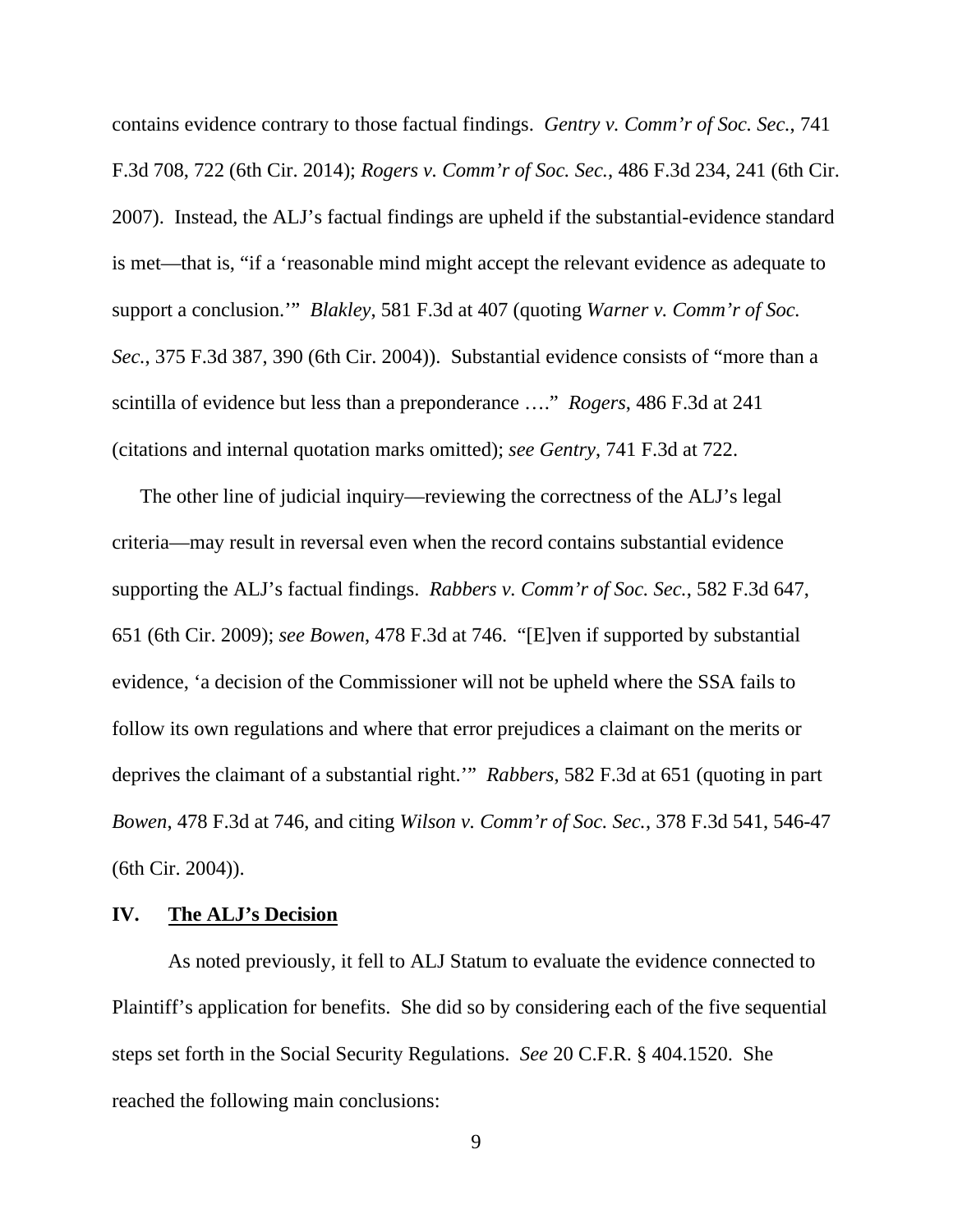- Step 1: Plaintiff has not engaged in substantial gainful employment since December 29, 2012.
- Step 2: She has the severe impairments of degenerative disc disease of the lumbosacral spine with residuals of multiple surgeries; sacroiliitis; and asthma.
- Step 3: She does not have an impairment or combination of impairments that meets or equals the severity of one in the Commissioner's Listing of Impairments, 20 C.F.R. Part 404, Subpart P, Appendix 1.
- Step 4: Her residual functional capacity, or the most she could do despite her impairments, *see Howard v. Comm'r of Soc. Sec*., 276 F.3d 235, 239 (6th Cir. 2002), consists of "sedentary work … subject to the following limitations: (1) lift and carry ten pounds occasionally; (2) walk for a total of two hours in an eight-hour workday; (3) sit for six hours in an eight-hour workday; (4) no limitations pushing/pulling; (5) occasionally climbing stairs or ramps; (6) no climbing ladders, ropes, or scaffolds; (7) no greater than occasional balancing, stooping, kneeling, and crouching; (8) no crawling; (9) no concentrated exposure to extremes of heat, humidity, fumes, odors, dusts, gases, or poor ventilation; and (10) simple, unskilled work."
- Step 4: She is unable to perform any of her past relevant work.
- Step 5: She could perform a significant number of jobs that exist in the national economy.

(Doc. #7, *PageID* #s 781-91). These main findings led the ALJ to ultimately conclude

that Plaintiff was not under a benefits-qualifying disability. *Id.* at 791.

#### **V. Discussion**

Plaintiff contends that the ALJ failed to properly evaluate the treating physicians'

opinions, her pain complaints, and her credibility. The Commissioner maintains that

substantial evidence supports the ALJ's consideration of the opinions of record,

Plaintiff's subjective complaints, and her credibility.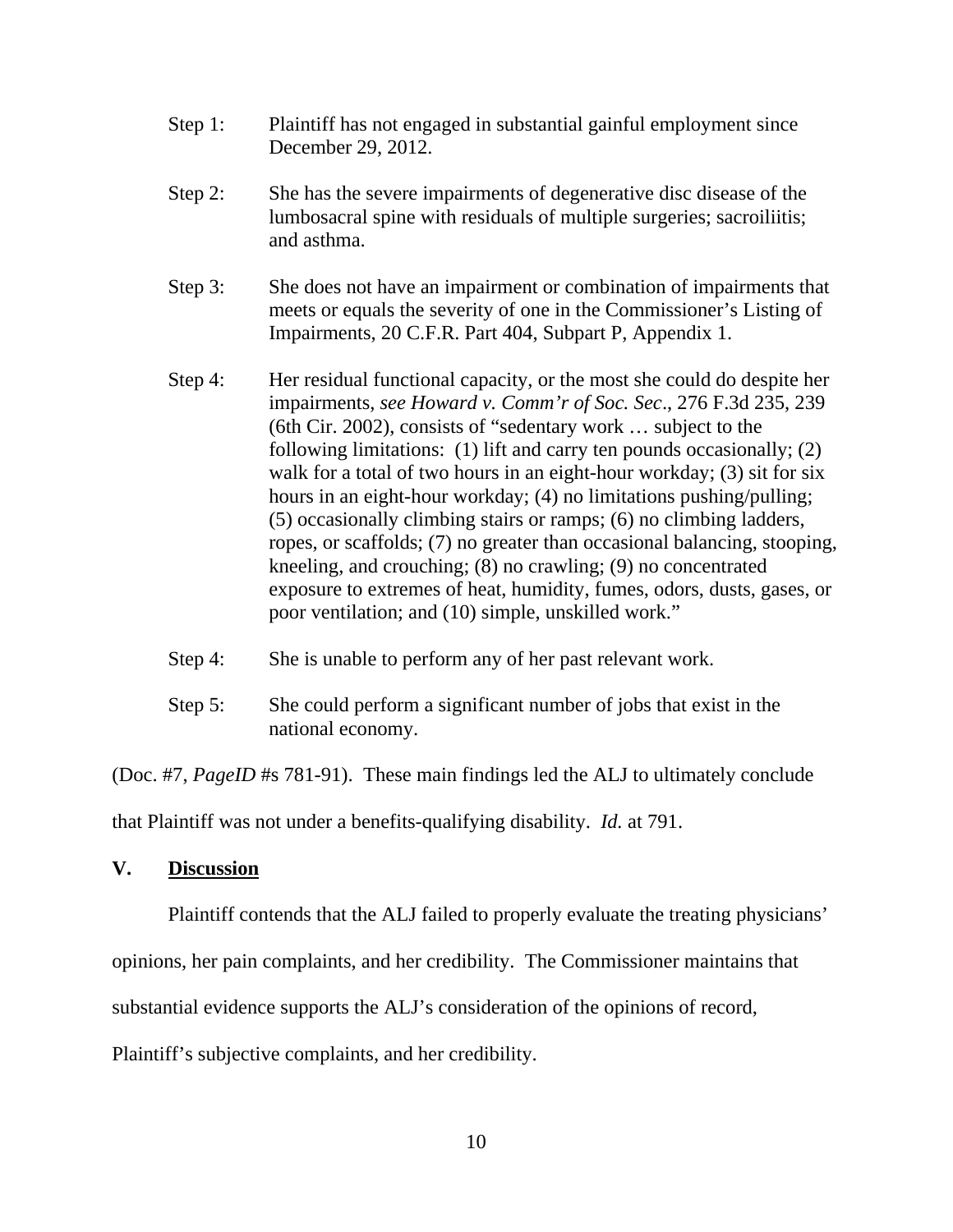#### **A. Medical Opinions**

Social Security Regulations require ALJs to adhere to certain standards when weighing medical opinions. "Key among these is that greater deference is generally given to the opinions of treating physicians than to those of non-treating physicians, commonly known as the treating physician rule." *Rogers,* 486 F.3d at 242 (citations omitted). The rule is straightforward:

> Treating-source opinions must be given "controlling weight" if two conditions are met: (1) the opinion "is well-supported by medically acceptable clinical and laboratory diagnostic techniques"; and (2) the opinion "is not inconsistent with the other substantial evidence in [the] case record."

*Gayheart v. Comm'r of Soc. Sec.*, 710 F.3d 365, 376 (6th Cir. 2013) (quoting in part 20 C.F.R. § 404.1527(c)(2)); *see Gentry*, 741 F.3d at 723.

If the treating physician's opinion is not controlling, "the ALJ, in determining how much weight is appropriate, must consider a host of factors, including the length, frequency, nature, and extent of the treatment relationship; the supportability and consistency of the physician's conclusions; the specialization of the physician; and any other relevant factors." *Rogers*, 486 F.3d at 242 (citing *Wilson*, 378 F.3d at 544).

 The Regulations also require ALJs to provide "good reasons" for the weight placed upon a treating source's opinions. *Wilson*, 378 F.3d at 544. This mandatory "good reasons" requirement is satisfied when the ALJ provides "specific reasons for the weight placed on a treating source's medical opinions." *Id*. (quoting Soc. Sec. R. 96-2p, 1996 WL 374188, at \*5 (Soc. Sec. Admin. July 2, 1996)). The goal is to make clear to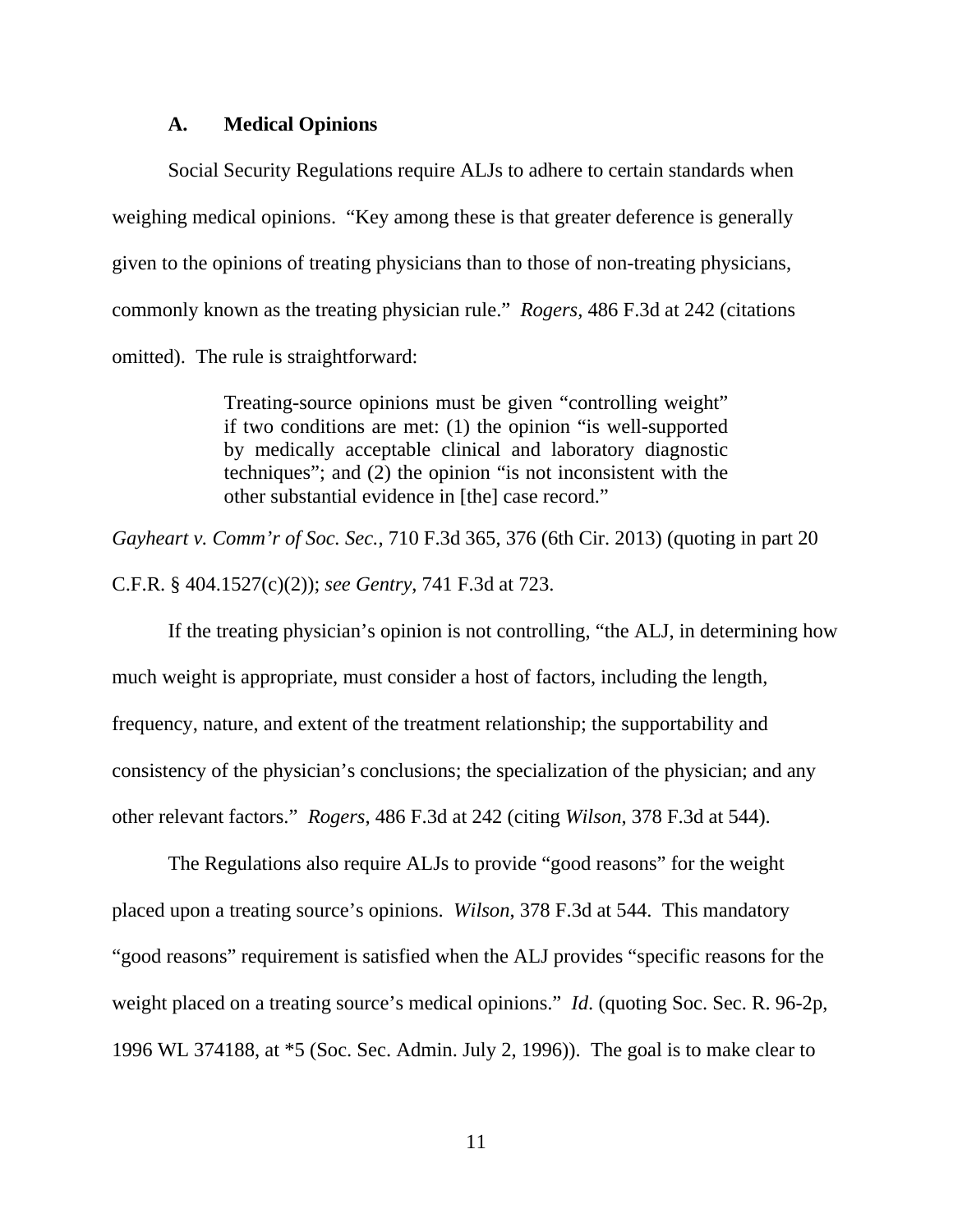any subsequent reviewer the weight given and the reasons for that weight. *Id*. Substantial evidence must support the reasons provided by the ALJ. *Id*.

In the present case, ALJ Statum observed that Dr. Donnini, Plaintiff's treating pain specialist, opined that Plaintiff "would be unable to engage in work activity on a regular and continuing basis." (Doc. #7, *PageID* #787) (citing Exhibit 18F). She then noted, "The ultimate conclusion as to whether an individual satisfies the statutory definition of 'disability' is an issue that is reserved to the Commissioner of Social Security." *Id.* (citing Soc. Sec. R. 96-5p, 1996 WL 374183 (Soc. Sec. Admin. July 2, 1996); 20 C.F.R. § 404.1527). However, the fact that Dr. Donnini expressed an opinion on the ultimate issue of Plaintiff's disability status is not a valid reason to discount or ignore it. "The pertinent regulation says that 'a statement by a medical source that you are 'disabled' or 'unable to work' does not mean that we will determine that you are disabled.' That's not the same thing as saying that such a statement is improper and therefore to be ignored...." *Bjornson v. Astrue*, 671 F.3d 640, 647 (7th Cir. 2012) (internal citation omitted); *see Kalmbach v. Comm'r of Soc. Sec.*, No. 09-2076, 409 F. App'x 852, 861 (6th Cir. 2011) ("the fact that the ultimate determination of disability, *per se,* is reserved to the Commissioner, 20 C.F.R. § 404.1527(e) [§ 416.927(d)(1)], did not supply the ALJ with a legitimate basis to disregard the physicians' [opinions].").

ALJ Statum concluded that Dr. Donnini's opinion was not entitled to controlling or deferential weight and, instead, assigned it "little weight." (Doc. #7, *PageID* #s 787- 88). She acknowledged the first condition of the treating physician rule, finding that "Dr.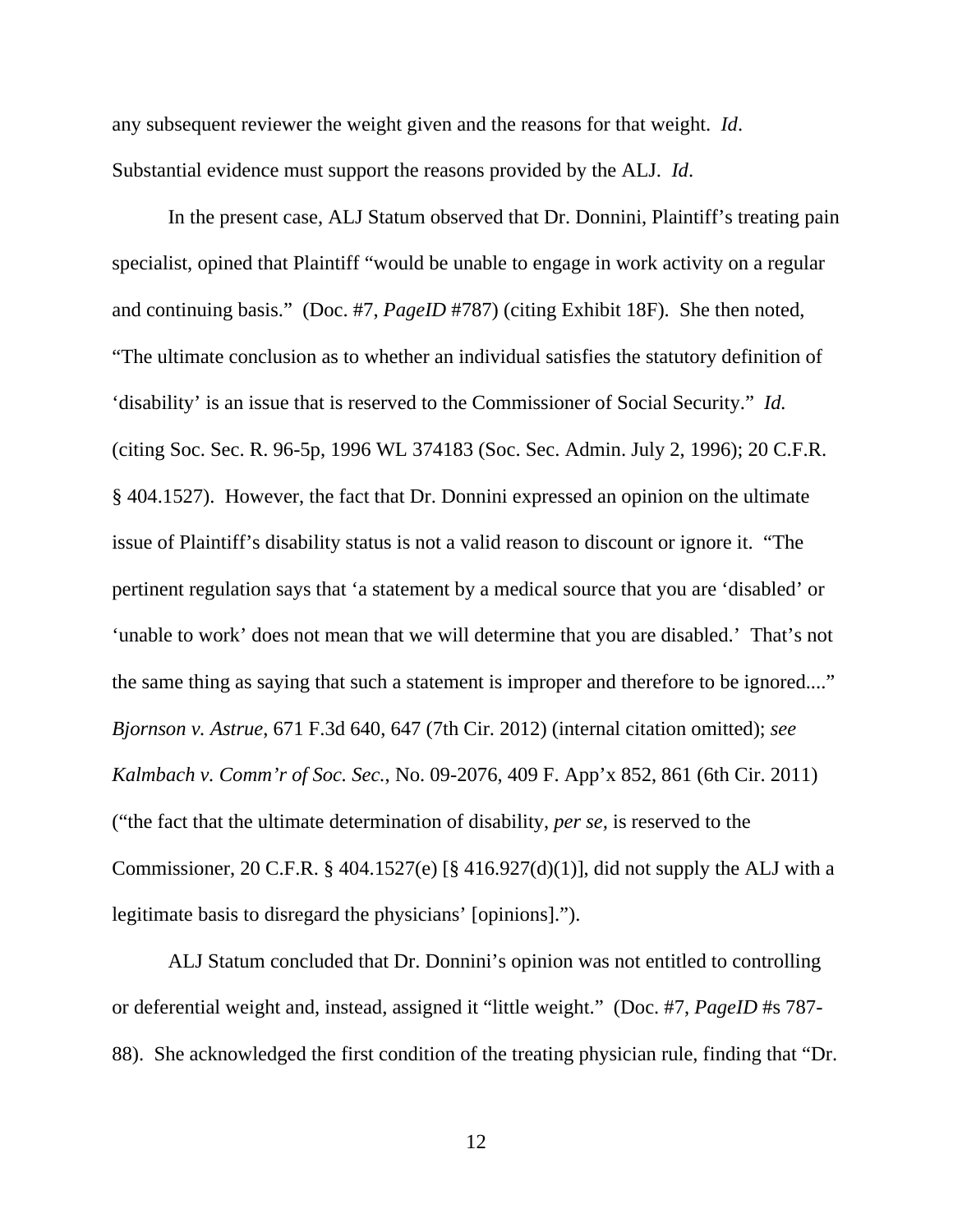Donnini's medical opinion is not supported by the medical record …." *Id.* at 788. However, she provides no further explanation or citation to the record.

ALJ Statum also addressed the second condition of the treating physician rule, finding that Dr. Donnini's opinion was "inconsistent with the physician's treatment notes, which consistently indicate that [Plaintiff] experienced good pain relief from her pain medications, as well as increased activity." *Id.* at 787 (citations omitted). Further, "it is also inconsistent with the record that reveals unremarkable findings throughout." *Id.* at 787-88 (citations omitted).

The ALJ's conclusion that Dr. Donnini's treatment notes are inconsistent with his opinion is not supported by substantial evidence. The Social Security Administration defines "not inconsistent:" "This is a term used to indicate that a well-supported treating source medical opinion need not be supported directly by all of the other evidence (i.e., it does not have to be consistent with all the other evidence) as long as there is no other substantial evidence in the case record that contradicts or conflicts with the opinion." Soc. Sec. R. 96-2p, 1996 WL 374188, at \*3. Dr. Donnini's treatment notes do not conflict with or contradict his opinion. To the contrary, he consistently documents objective evidence of tenderness, pain, and limited range of motion in Plaintiff's lumbar spine. For example, in February 2014, upon exam of her lumbar spine, he observed, "Accentuation of the normal lordosis, moderate. Tenderness in midline entire lumbar spine – moderate. … Moderate limitation of range of motion with pain." (Doc. #7, *PageID* #1455) Further, he noted, "light touch in the lower extremities on the left hypoesthesia in a L5 distribution, 50% of normal." *Id.* at 1455. Dr. Donnini noted in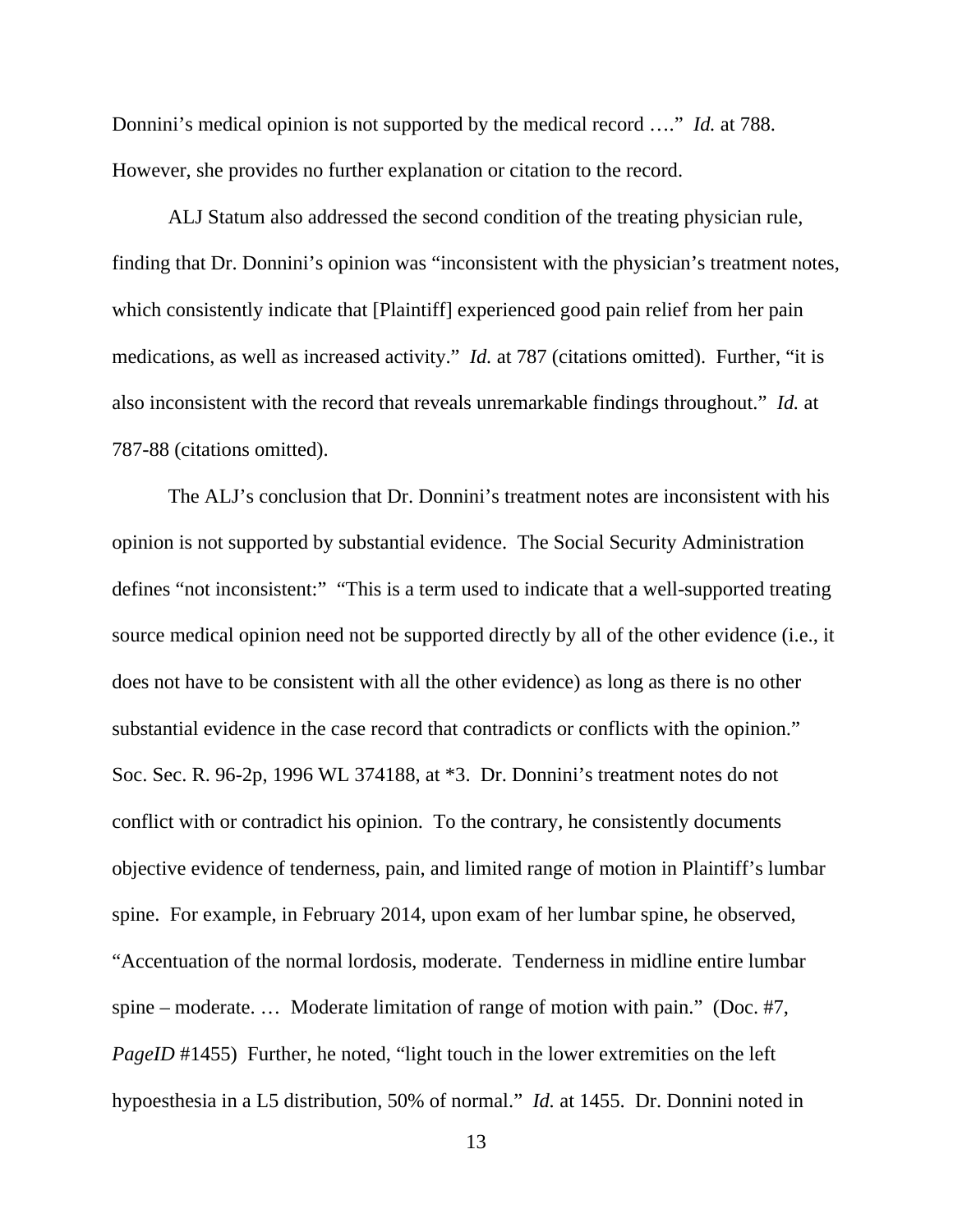April 2014, "B/L [sacroiliac (SI)] joint tenderness. Gaenslen's test pain in SI joint bilateral." *Id.* at 1446.

Dr. Donnini further explains in his notes that Plaintiff's "treatment history is very extensive and she's tried multiple different treatment options, including medications, injections, therapy and massage." *Id.* at 1429. He administered several different treatment options—all with limited success. For example, he notes on June 4, 2014 that Plaintiff had two left sacroiliac joint injections. *Id.* at 1433. The first was incredibly successful and reduced her left hip pain 100%. *Id.* Unfortunately, the second provided no relief. *Id.* Plaintiff also underwent a lumbar spinal cord stimulator trial in May 2014. *Id.* at 1436. It made her pain worse. *Id.* at 1433. Similarly, in July 2014, Plaintiff reported that her pain had increased and she was not sleeping as well. *Id.* at 1429. Although Flexeril helped her sleep, she did not like taking it every night. *Id.* 

ALJ Statum's conclusion that Dr. Donnini's opinion is "inconsistent with the record that reveals unremarkable findings …" is similarly unsupported. *Id.* at 787-88 (citations omitted). The ALJ's summary of "unremarkable findings" come largely from the notes of Plaintiff's primary-care physician, Dr. Rupp. However, Dr. Rupp's notes contain repeated reports of back pain as well as additional medical problems. For example, on June 10, 2013, Dr. Rupp noted that Plaintiff's left anterior superior iliac spine was painful to palpation. *Id.* at 1321. Perhaps because Dr. Rupp is not a specialist, he referred Plaintiff to physical medicine rehab. *Id.* He noted in September 2012 that Plaintiff reported worsening back pain and that she sees Dr. Shababian for treatment. *Id.* at 1336. The majority of his notes from that day, however, focus on treatment of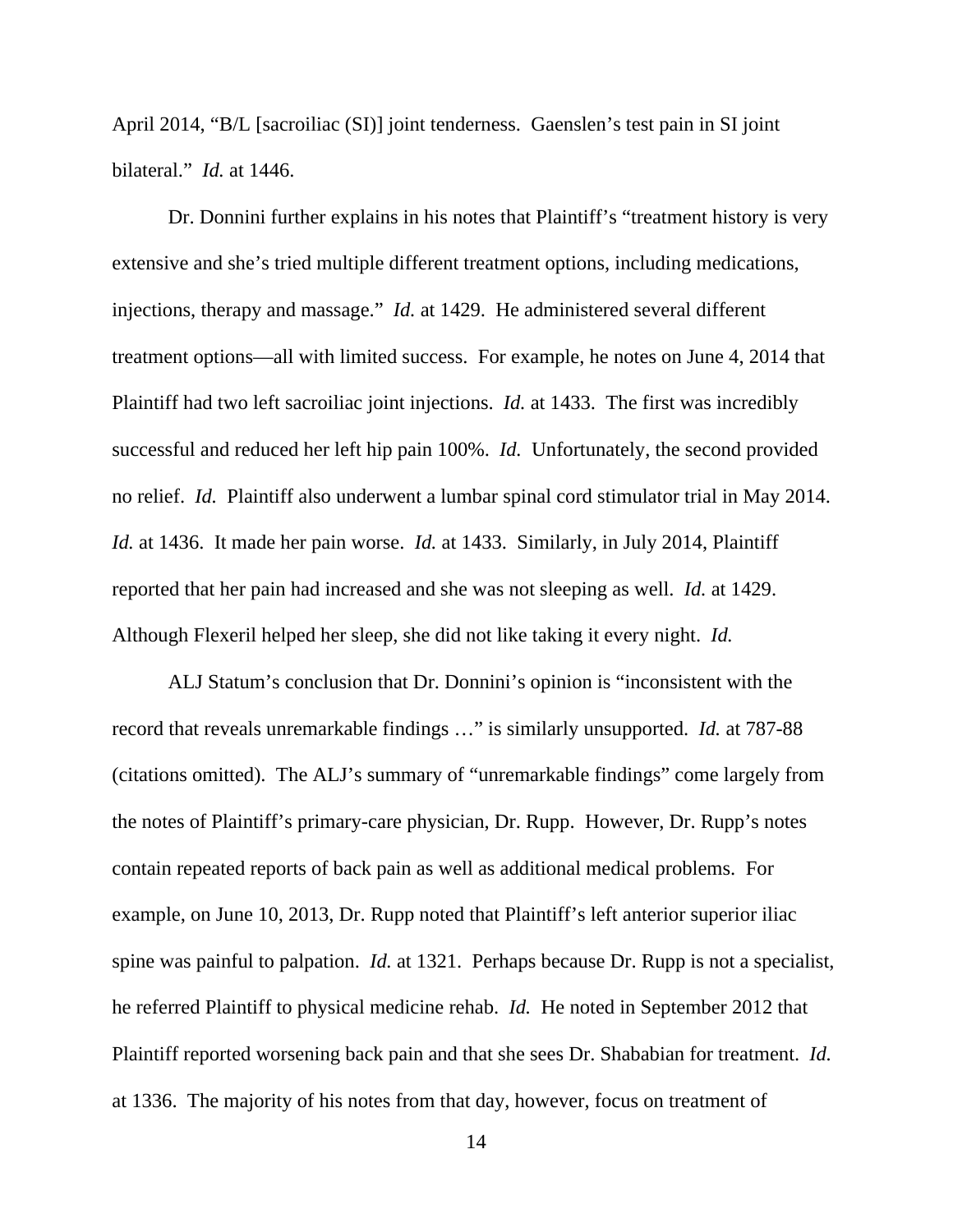Plaintiff's GERD. *Id.* at 1336-38. Similarly, in May 2013, Dr. Rupp indicated that Plaintiff has back pain, is on chronic narcotics, and sees a neurosurgeon for treatment. *Id.* at 1324. Again, in addition to back pain, Dr. Rupp refers to treatment of GERD and depression. *Id.* at 1323-25.

ALJ's Statum's selective reading of the records constitutes error: "[A] substantiality of evidence evaluation does not permit a selective reading of the record. 'Substantiality of the evidence must be based upon the record taken as a whole. Substantial evidence is not simply some evidence, or even a great deal of evidence. Rather, the substantiality of evidence must take into account whatever in the record fairly detracts from its weight.'" *Brooks v. Comm'r of Soc. Sec*., 531 F. App'x 636, 641 (6th Cir. 2013) (quoting, in part, *Garner v. Heckler,* 745 F.2d 383, 388 (6th Cir. 1984) (internal citations and quotation marks omitted).

 Further, ALJ Statum ignores that Dr. Soin's treatment notes support Dr. Donnini's opinion. For example, he noted that palpation of her thoracic spine revealed paraspinal muscle tenderness. (Doc. #7, *PageID* #1292). And, his physical exam of Plaintiff's lower lumbar spine revealed pain to palpation. *Id.* Further, "Facet loading was carried out whereby pressure was placed on the paravertebral segments in the lower lumbar spine while the patient twisted and it elicited pain. Finger to floor flexion with the knee extended was less than 90 degrees and limited by pain and stiffness, extension to 30 degrees [and lateral bending to 25 degrees] was limited due to pain …." *Id*. And, Plaintiff's straight leg raise was positive and elicited ipsilateral pain in the lower lumbar spine. *Id.* She also had symptoms of radiculopathy with pain traveling down the lower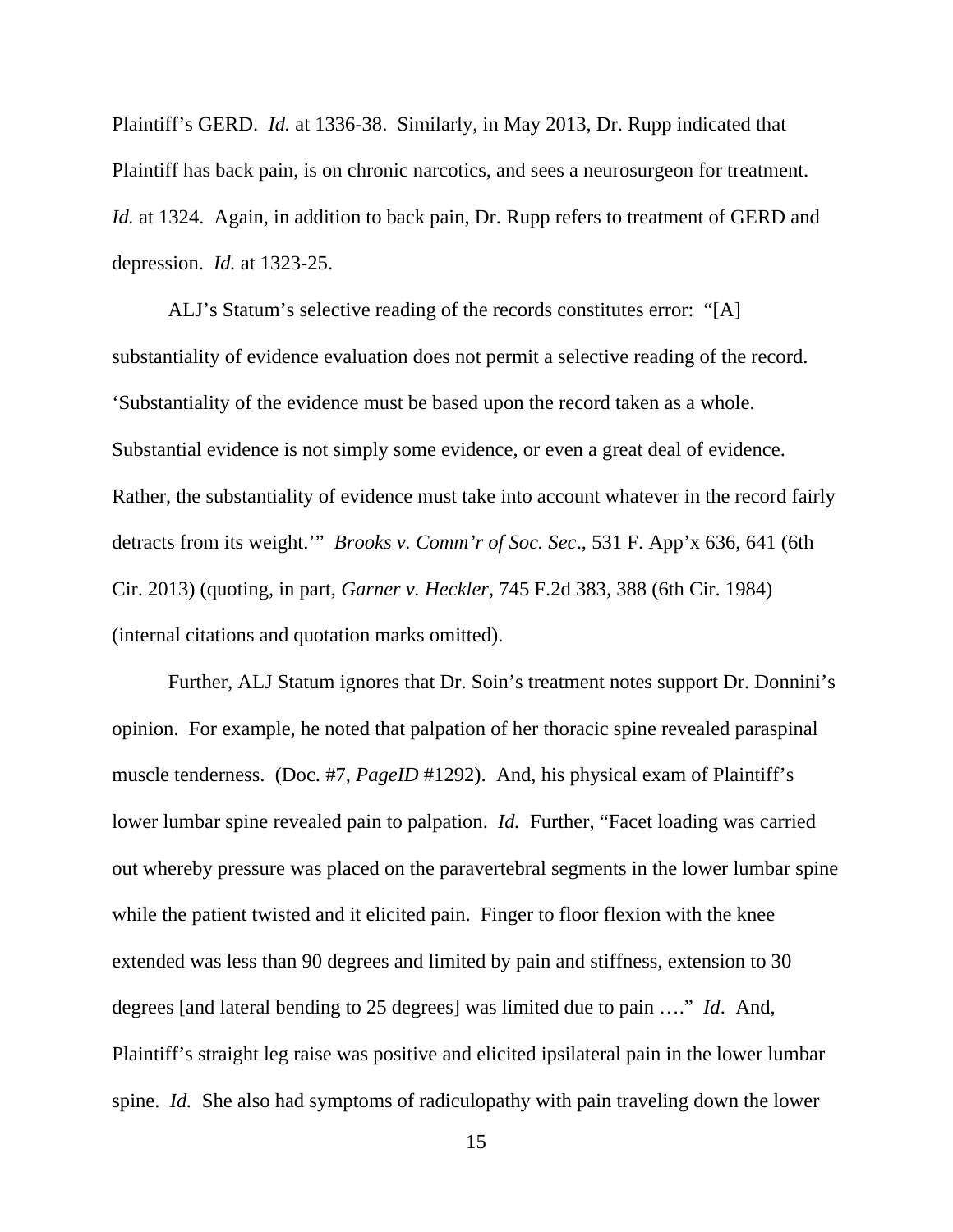extremity during the physical exam, and an EMG revealed chronic left L5 radiculopathy. *Id.*

However, even if Dr. Donnini's opinion is not entitled to controlling weight, ALJ Statum's review is not complete: If a treating physician's opinion does not meet either condition of the treating physician rule, it "means only that the opinion is not entitled to 'controlling weight,' not that the opinion should be rejected. Treating source medical opinions are still entitled to deference and must be weighed using all of the factors provided in 20 C.F.R. §§ 404.1527 and 416.927." Soc. Sec. R. 96-2p, 1996 WL 374188, at \*4.

ALJ Statum failed to acknowledge any of the factors. For example, she did not recognize Dr. Donnini's treatment relationship with Plaintiff. *See* 20 C.F.R. § 404.1527(c)(2) ("Generally, we give more weight to medical opinions from your treating sources, since these sources are likely to be the medical professionals most able to provide a detailed, longitudinal picture of your medical impairment(s) and may bring a unique perspective to the medical evidence that cannot be obtained from the objective medical findings alone or from reports of individual examinations, such as consultative examinations or brief hospitalizations."). Dr. Donnini began treating Plaintiff in February 2014, and he saw Plaintiff once or twice a month until he provided his opinion in September 2014. (Doc. #7, *PageID* #1453, 1490); *see* 20 C.F.R. § 404.1527(c)(2)(i) ("Generally, the longer a treating source has treated you and the more times you have been seen by a treating source, the more weight we will give to the source's medical opinion."). As explained above, Dr. Donnini's treatment notes and Dr. Soin's notes are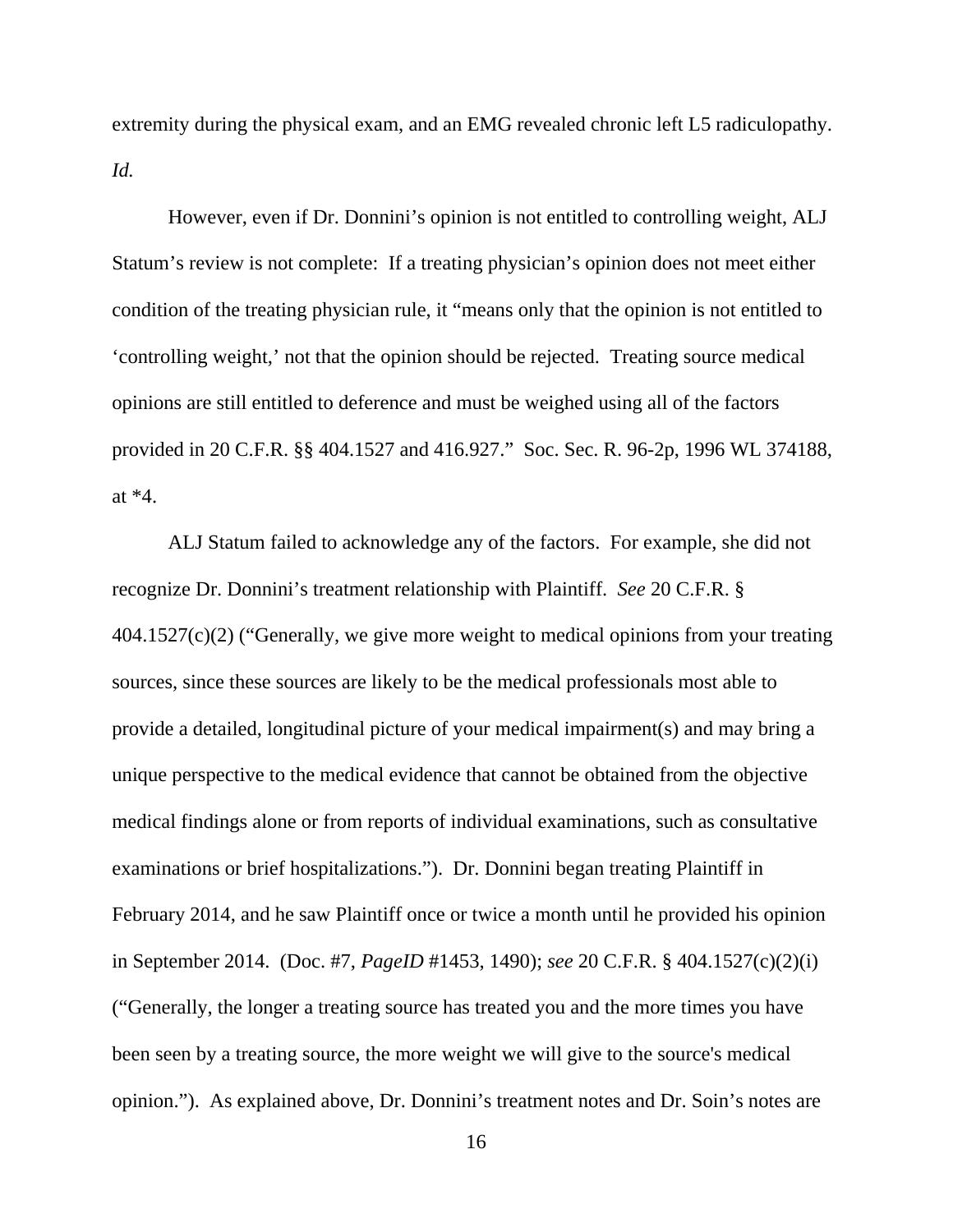consistent with his opinion. *See* 20 C.F.R. § 404.1527(c)(4) ("Generally, the more consistent a medical opinion is with the record as a whole, the more weight we will give to that medical opinion."). Additionally, ALJ Statum failed to recognize that Dr. Donnini is a pain specialist. *See id.* § 404.1527(c)(5) ("We generally give more weight to the medical opinion of a specialist about medical issues related to his or her area of specialty than to the medical opinion of a source who is not a specialist.").

By ignoring the factors, ALJ Statum did not apply the correct legal criteria and failed to give Dr. Donnini the deference he deserved as a treating physician. *See Rogers*, 486 F.3d at 242 (citation omitted) ("[I]n all cases there remains a presumption, albeit a rebuttable one, that the opinion of a treating physician is entitled to great deference, its non-controlling status notwithstanding."). This constitutes error. *See Bowen*, 478 F.3d at 746 ("[A] decision of the Commissioner will not be upheld where the SSA fails to follow its own regulations and where that error prejudices a claimant on the merits or deprives the claimant of a substantial right." (citing *Wilson,* 378 F.3d at 546-47)).

Accordingly, for the above reasons, Plaintiff's Statement of Errors is well taken.<sup>1</sup>

## **B. Remand**

A remand is appropriate when the ALJ's decision is unsupported by substantial evidence or when the ALJ failed to follow the Administration's own regulations and that shortcoming prejudiced the plaintiff on the merits or deprived the plaintiff of a substantial right. *Bowen*, 478 F.3d at 746. Remand may be warranted when the ALJ failed to

 $<sup>1</sup>$  In light of the above discussion, and the resulting need to remand this case, an in-depth analysis of</sup> Plaintiff's other challenges to the ALJ's decision is unwarranted.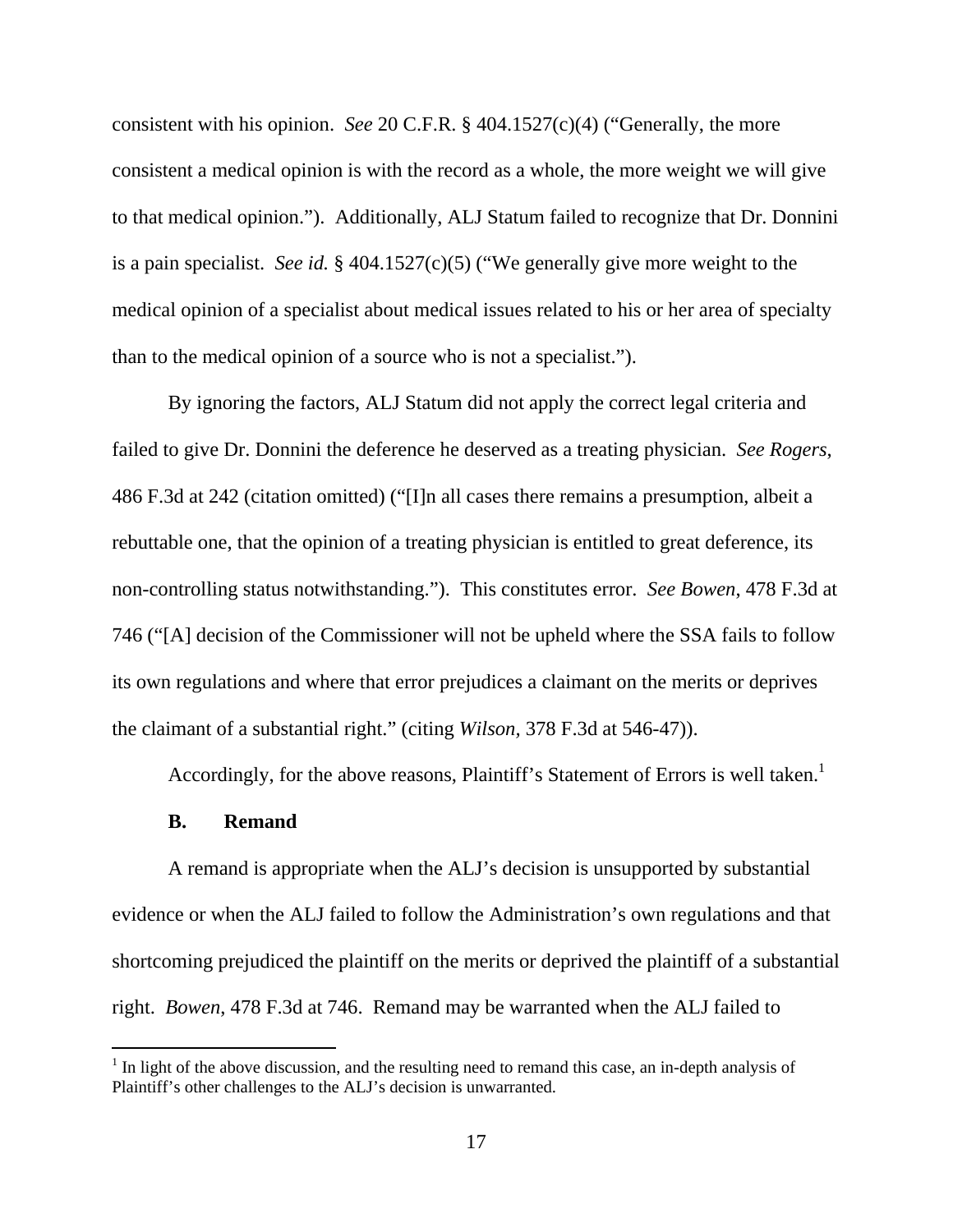provide "good reasons" for rejecting a treating medical source's opinions, *see Wilson*, 378 F.3d at 545-47; failed to consider certain evidence, such as a treating source's opinions, *see Bowen*, 478 F.3d at 747-50; failed to consider the combined effect of the plaintiff's impairments, *see Gentry*, 741 F.3d at 725-26; or failed to provide specific reasons supported by substantial evidence for finding the plaintiff lacks credibility, *see Rogers*, 486 F.3d at 249.

Under sentence four of 42 U.S.C. § 405(g), the Court has authority to affirm, modify, or reverse the Commissioner's decision "with or without remanding the cause for rehearing." *Melkonyan v. Sullivan*, 501 U.S. 89, 99 (1991). Consequently, a remand under sentence four may result in the need for further proceedings or an immediate award of benefits. *E.g., Blakley*, 581 F.3d at 410; *Felisky v. Bowen*, 35 F.3d 1027, 1041 (6th Cir. 1994). The latter is warranted where the evidence of disability is overwhelming or where the evidence of disability is strong while contrary evidence is lacking. *Faucher v. Sec'y of Health & Human Servs.*, 17 F.3d 171, 176 (6th Cir. 1994).

A judicial award of benefits is unwarranted in the present case because the evidence of disability is not overwhelming and the evidence of disability is not strong while contrary evidence is lacking. However, Plaintiff is entitled to an Order remanding this case to the Social Security Administration pursuant to sentence four of §405(g) due to the problems discussed above. On remand, the ALJ should be directed to evaluate the evidence of record, including the medical source opinions, under the applicable legal criteria mandated by the Commissioner's Regulations and Rulings and by case law; and to evaluate Plaintiff's disability claim under the required five-step sequential analysis to